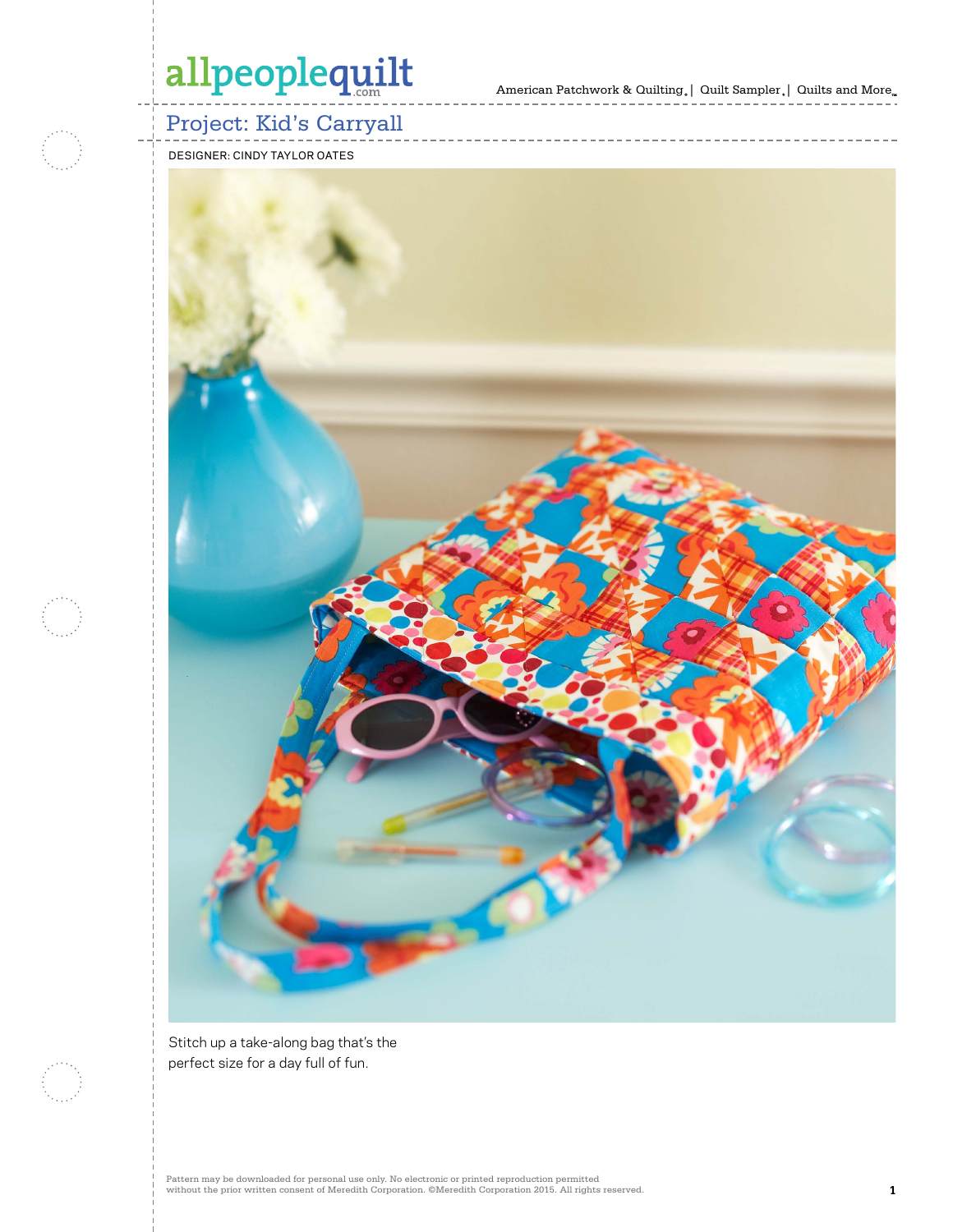#### Project: Kid's Carryall



#### **Materials**

- **•** 9×22" piece (fat eighth) orange plaid (triangle-squares)
- **•** 9×22" piece (fat eighth) orange print (triangle-squares)
- **•** 18×22" piece (fat quarter) multicolor dot (band, bag base)
- **•** 5⁄8 yard blue floral (squares, handles, lining)
- **•** 1⁄2 yard muslin (backing)
- **•** 16×26" thin batting
- 3×9" rectangle heavyweight cardboard

#### Finished bag: 9×9×3"

Quantities are for 44⁄45"-wide, 100% cotton fabrics. Measurements include  $\frac{1}{4}$ " seam allowances. Sew with right sides together unless otherwise stated.

#### Cut Fabrics

Cut pieces in the following order.

- **From orange plaid, cut:**
- **•** 20—23⁄8" squares
- **From orange print, cut:**
- **•** 20—23⁄8" squares
- **From multicolor dot, cut:**
- **•** 1-31/2×91/2" rectangle ■ 2-2×12<sup>1</sup>⁄<sub>2</sub>" rectangles
- **From blue floral, cut:**
- 2-2×18<sup>1</sup>⁄<sub>2</sub>" strips for handles
- 2-91⁄<sub>2×12</sub>1/<sub>2</sub>" rectangles
- **•** 1—31⁄2×91⁄2" rectangle
- **•** 40—2" squares
- **From muslin, cut:**
- 2-91⁄2×12<sup>1</sup>/<sub>2</sub>" rectangles
- 1-31⁄2×91⁄2" rectangle
- **From thin batting, cut:**
- 2-91⁄<sub>2×12</sub>1/<sub>2</sub>" rectangles
- **•** 1—31⁄2×91⁄2" rectangle

#### Assemble Triangle-Squares

1. Use a pencil to mark a diagonal line on wrong side of each orange plaid 23⁄8" square. (To prevent fabric from stretching

as you draw lines, place 220-grit 2. Layer multicolor dot 3½×9½" sandpaper under the squares.)

- 2. Layer a marked orange plaid 23⁄8" square atop an orange print 23⁄8" square. Sew pair together with two seams, stitching  $\frac{1}{4}$ " on each side of drawn line (Diagram 1).
- **3.** Cut apart pair on drawn line to make two triangle units (Diagram 2). Press open each triangle unit, pressing seam toward orange plaid triangle, to make two triangle-squares (Diagram 3). Each trianglesquare should be 2" square including seam allowances.
- 4. Repeat steps 2 and 3 to make 40 triangle-squares total.

#### Assemble Bag Front and Back

- 1. Referring to Diagram 4, lay out a multicolor dot 2×121⁄2" rectangle, 20 triangle-squares, and 20 blue floral 2" squares in six horizontal rows.
- 2. Sew together pieces in each row. Press seams toward triangle-squares. Join rows to make bag front; press seams in one direction.
- **3.** Repeat steps 1 and 2 to make bag back.

#### Assemble Outer Bag

1. Layer bag front with batting and muslin 91/2×121/2" rectangles. Baste layers a scant 1/4" from all edges. Quilt as desired. (The featured bag is machine-quilted with an allover stipple.) Repeat with bag back.

- rectangle with batting and muslin 31/2×91/2" rectangles. Baste layers a scant  $\frac{1}{4}$ " from all edges to make the bag base. Quilt as desired.
- 3. Mark center bottom of bag front and back. Mark center of each long edge of the bag base (Diagram 5).
- 4. Matching centers, sew bag base to bag front and back (Diagram 6). Press seams toward bag base. Topstitch bag base through all layers, about  $\frac{1}{8}$ " from seams.
- 5. Fold a blue floral 2×181⁄2" strip in half lengthwise with right side inside; stitch along long edges. Trim seam to  $\frac{1}{8}$ " and turn right side out. Press flat and topstitch 1⁄8" from long edges to make a handle. Repeat to make a second handle.
- **6.** Pin handles to top of bag front and back with ends about 21⁄4" from side edges; baste (Diagram 7).
- 7. Sew bag front to bag back along sides; press seams open. Mark center of each short edge of bag base with a pin. Fold bag so one pin matches corresponding side seam (Diagram 8). Stitch across end of bag. Repeat with other side of bag to complete outer bag.

#### Assemble Lining

1. Mark center bottom of blue floral 91/2×121/2" rectangles. Mark center of each long edge of blue floral 31/2×91/2" rectangle. Matching centers, sew large rectangles to small rectangle to make lining; press seams toward

Pattern may be downloaded for personal use only. No electronic or printed reproduction permitted without the prior written consent of Meredith Corporation. ©Meredith Corporation 2015. All rights reserved. **2**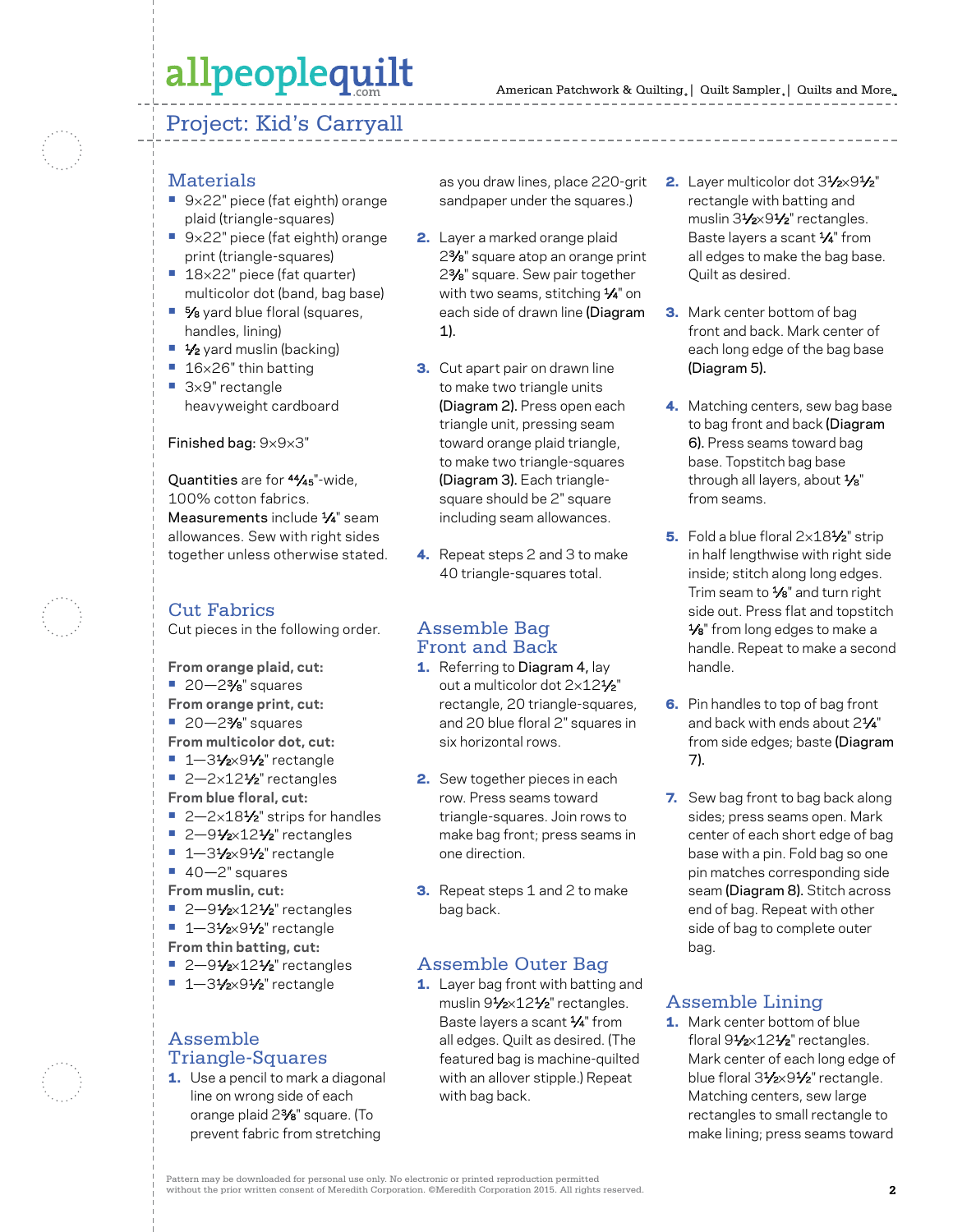American Patchwork & Quilting | Quilt Sampler | Quilts and More

### Project: Kid's Carryall

small rectangle. Topstitch small rectangle about 1⁄8" from the seams.

2. Sew together sides of bag lining, leaving a 5" opening for turning on one side. Press seams open. Mark center of each short edge of the lining base with a pin. Referring to Diagram 8, fold lining so one pin matches the corresponding side seam. Stitch across end of lining. Repeat with other side of lining.

#### Finish Bag

- 1. Place lining inside outer bag with right sides together and side seams matching. Stitch along top edges. Turn bag right side out through opening in the lining. Slip-stitch opening closed. Smooth lining inside bag. Press bag's upper edge and topstitch<br> $\frac{1}{8}$ " from edge.
- 2. For a sturdier bag, place cardboard 3 ×9" rectangle in bottom of bag.